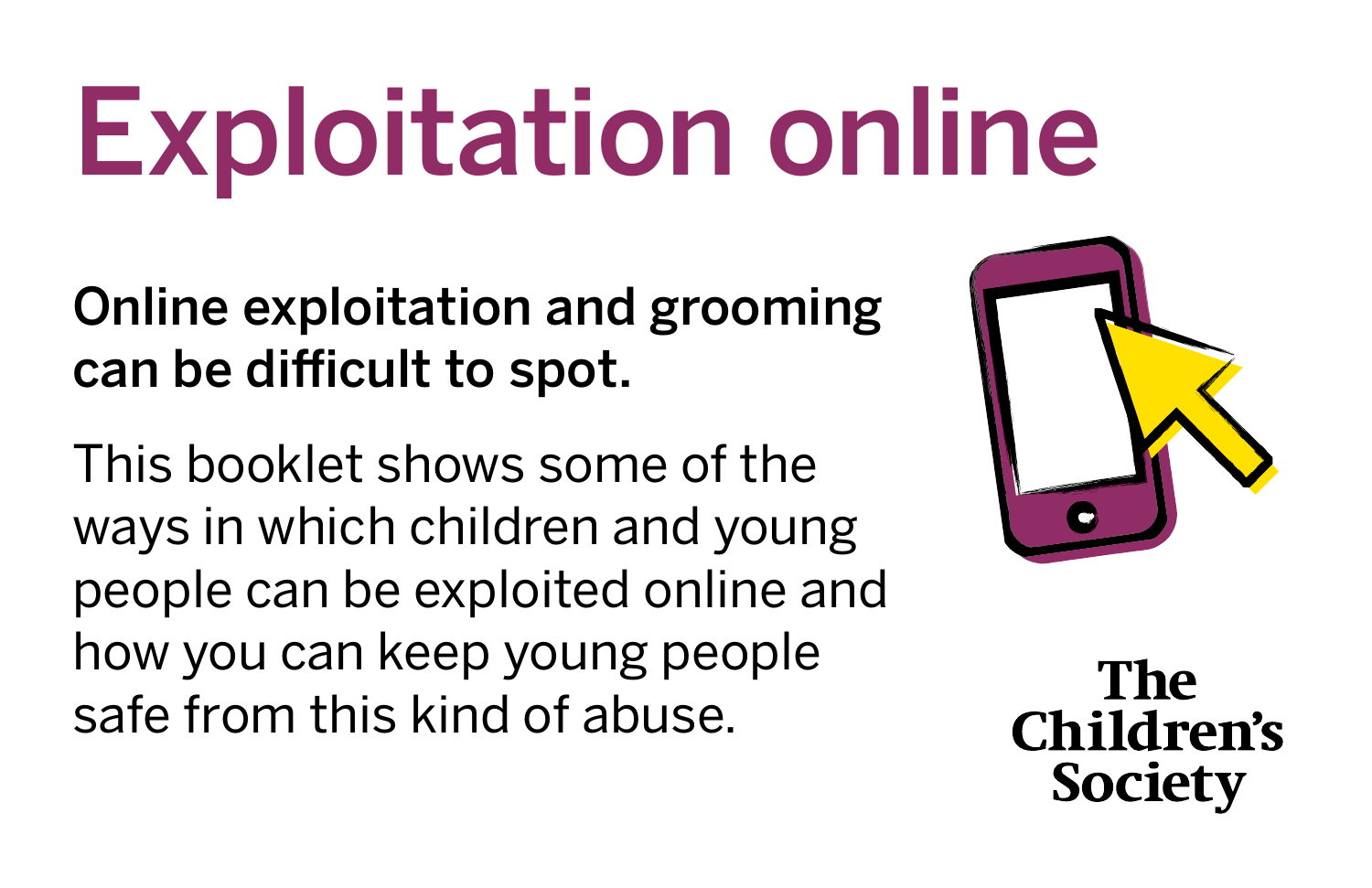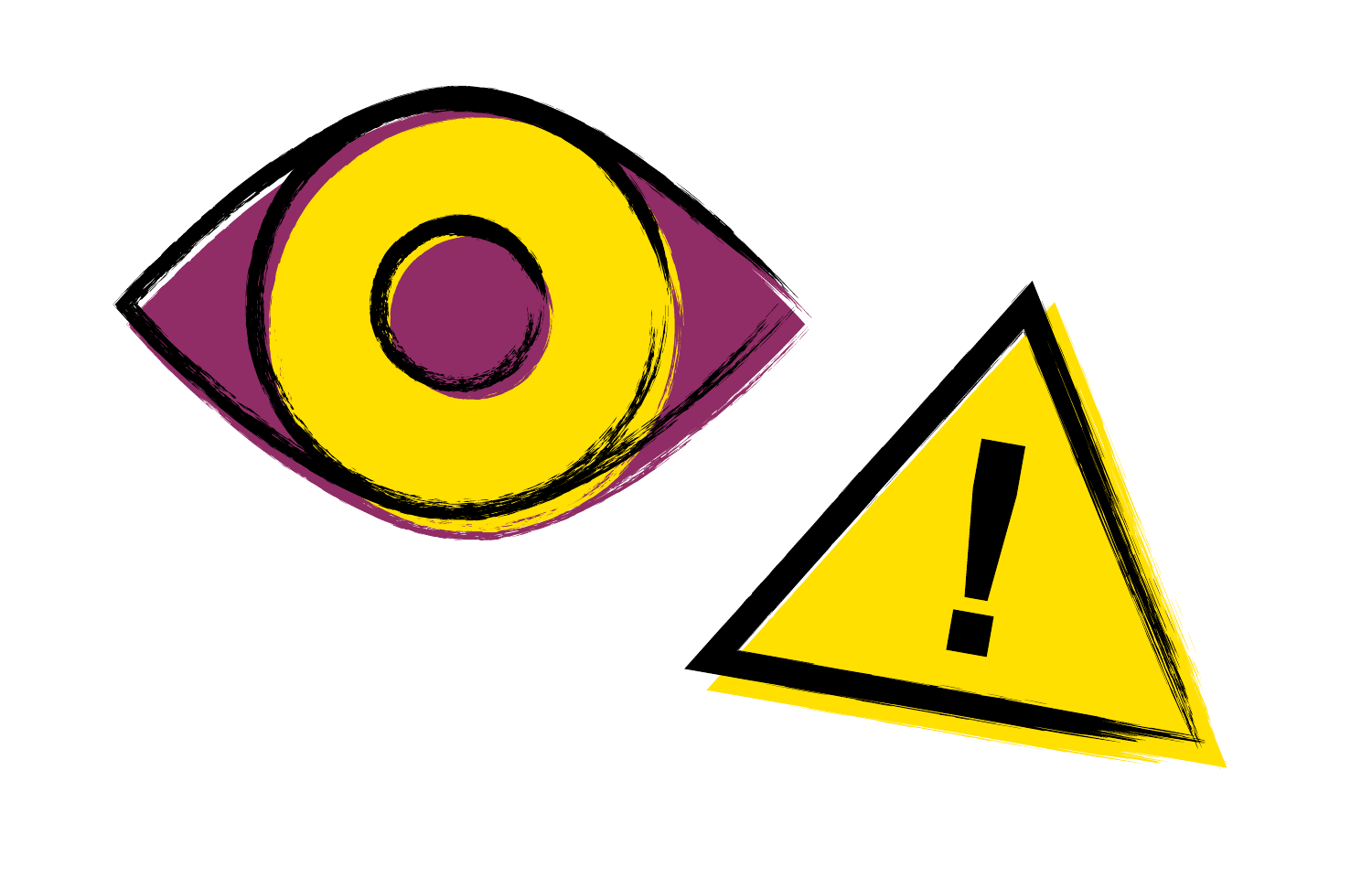# What is Online Exploitation and Grooming?

Online Grooming – The act of developing a relationship with a child to enable their abuse and exploitation both online and offline.

Online platforms, such as online gaming, social media, messaging and live streaming, can be used to do this.

Online Exploitation – an individual or group using online platforms to take advantage of an imbalance of power to coerce, manipulate or deceive a child or young person under the age of 18 into sexual and/ or criminal activity that can occur both online and offline.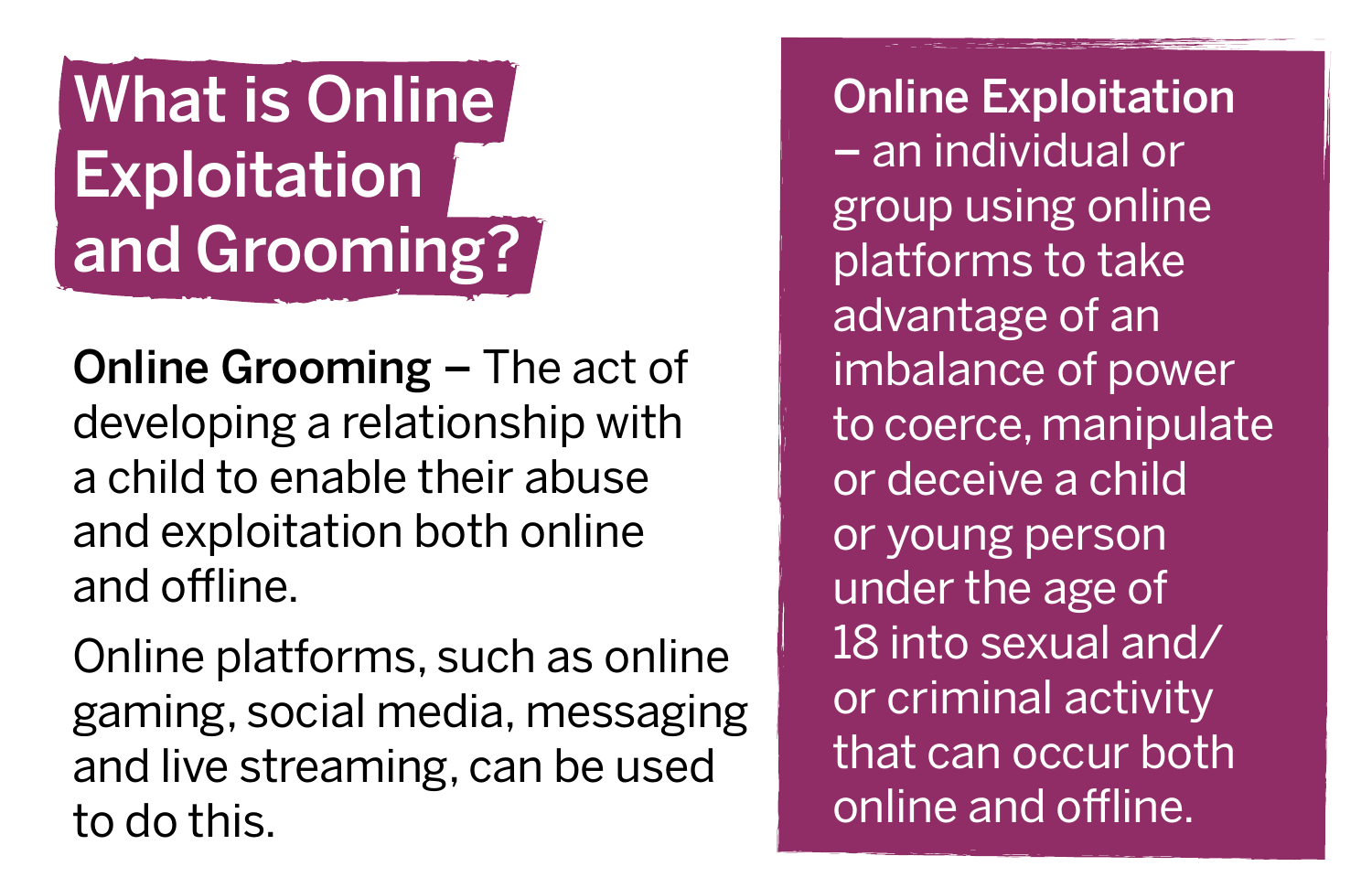# Online Gaming

With many games offering online game play and features, gaming can be used as a portal to groom and exploit children.

## Risks

#### Anyone can adopt any identity

■ It's not always possible to know who they are talking to online.

■ Online gaming platforms can be used to send money or gifts to groom and exploit.

## Virtual hacking and theft

■ People accessing online accounts to steal or delete online credit and possessions to coerce or blackmail people into criminal or sexual activity.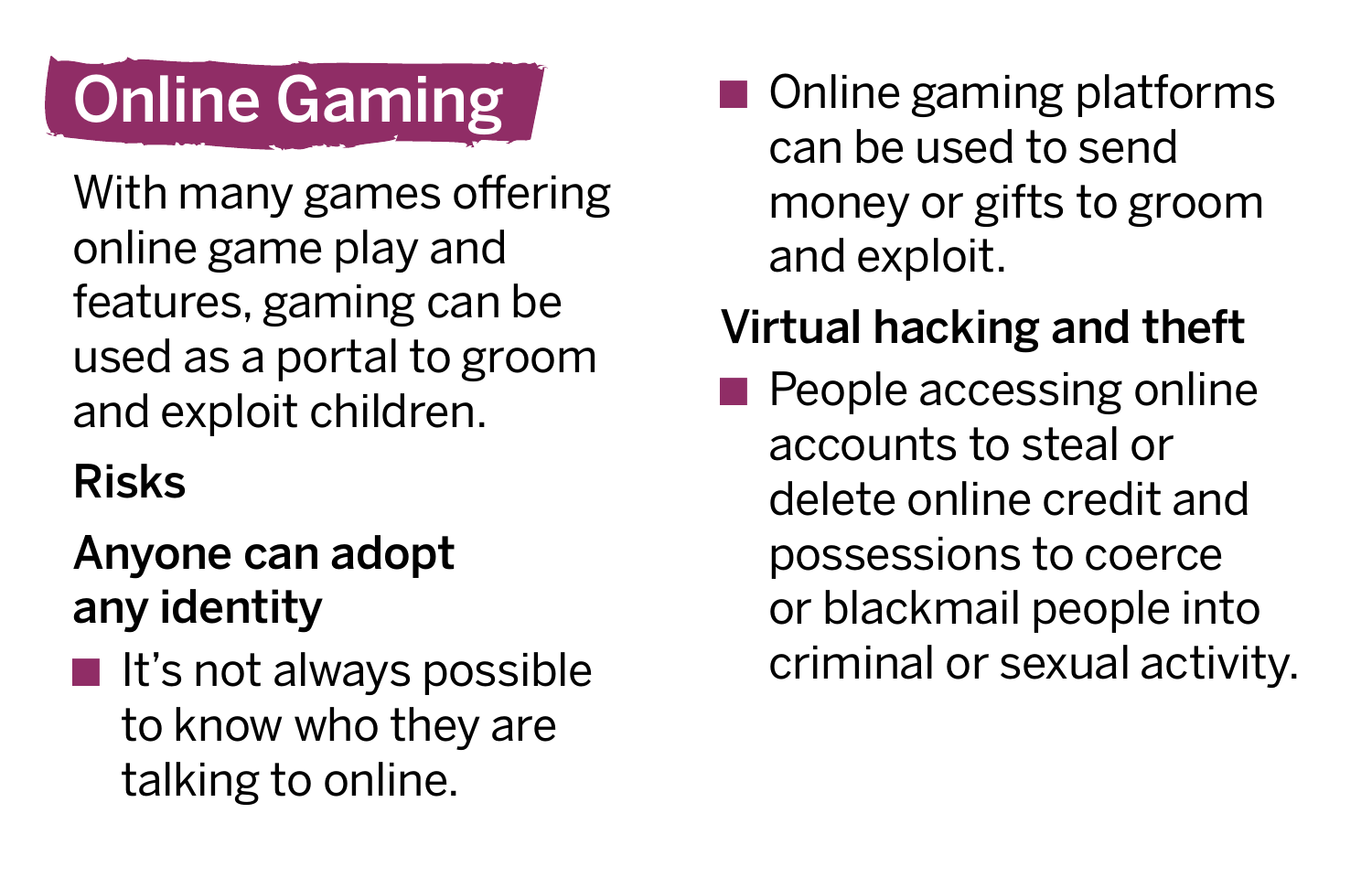■ Young people see losing their online possessions and credit as upsetting as losing their possessions in the real world.

## Sharing information

■ Whilst playing online, young people can be manipulated into sharing sensitive information and images.

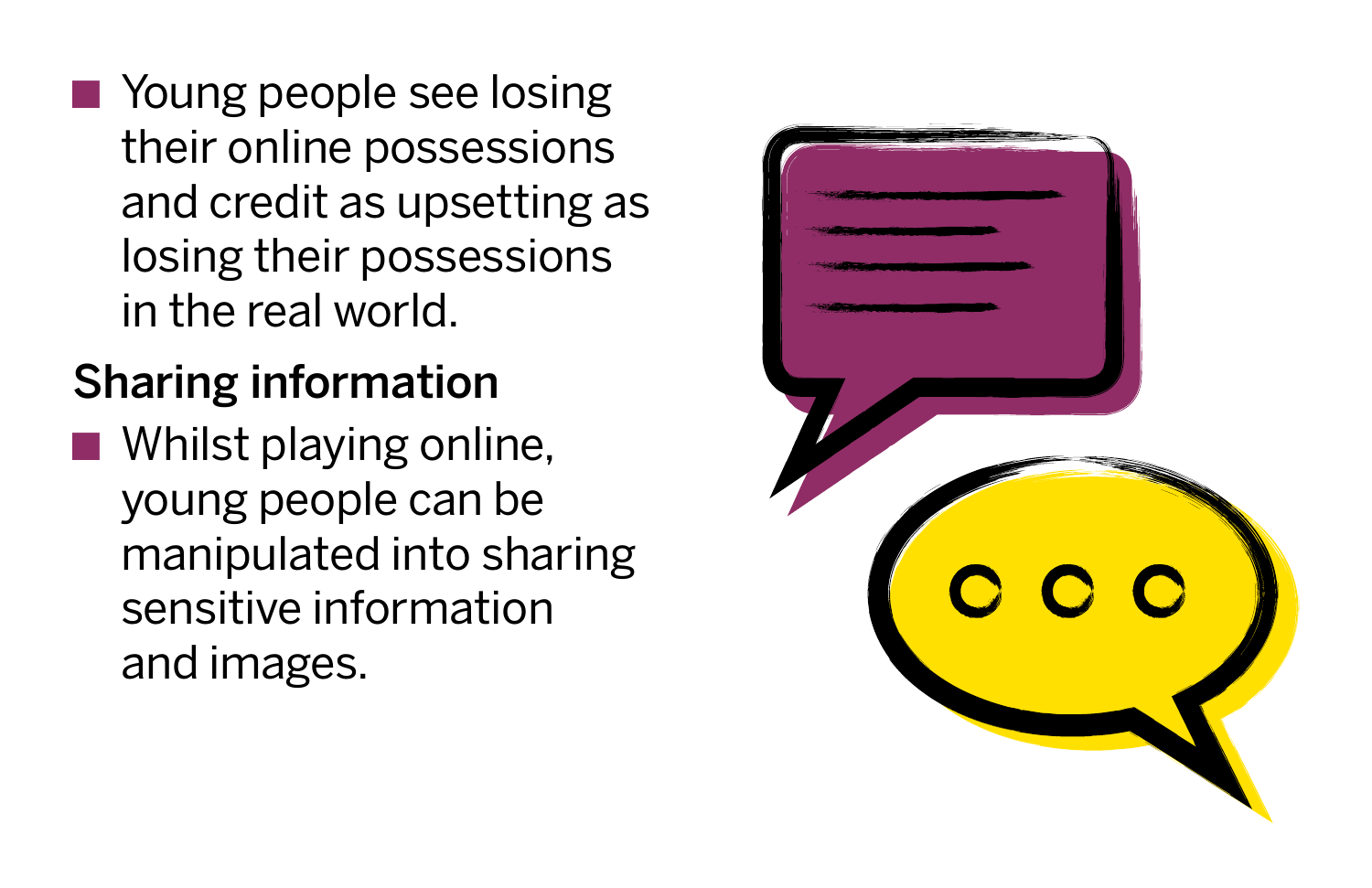# Social Media Apps

A downside to our constantly connected global society is there can be many opportunities for social media to be misused to groom and exploit.

#### Risks

## Anyone can adopt any identity

■ Young people don't always know who they are talking to online.

## Constant contact

■ Communication on social media can be constant and used as a way to monitor, coerce and control.

## ■ Sharing images.

■ Coercing young people to send indecent images or share sensitive information which can be used to force them into sexual or criminal activity.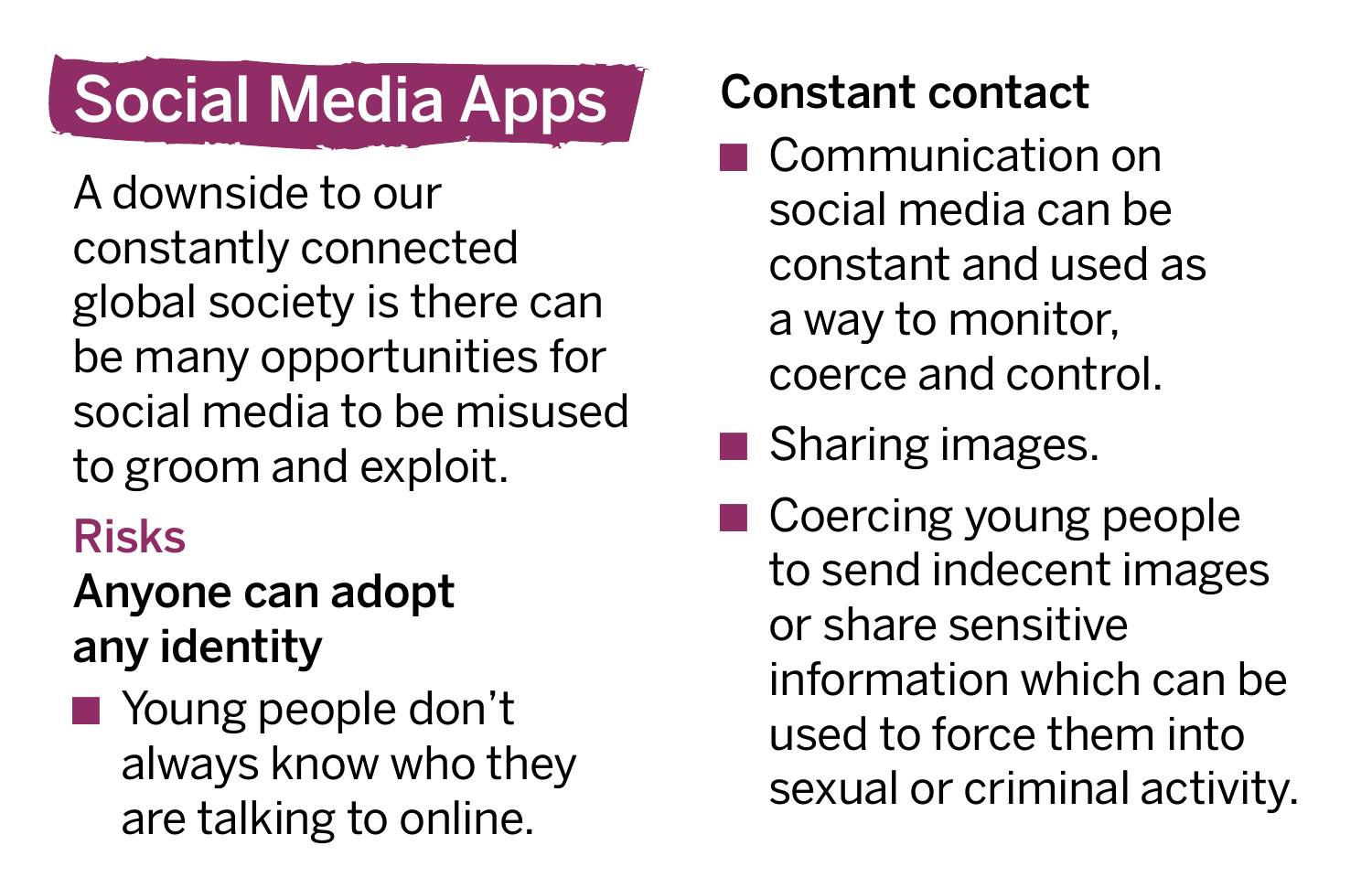■ People can also use images and information that young people have posted publically to 'befriend', groom and manipulate young people into sexual or criminal activity.

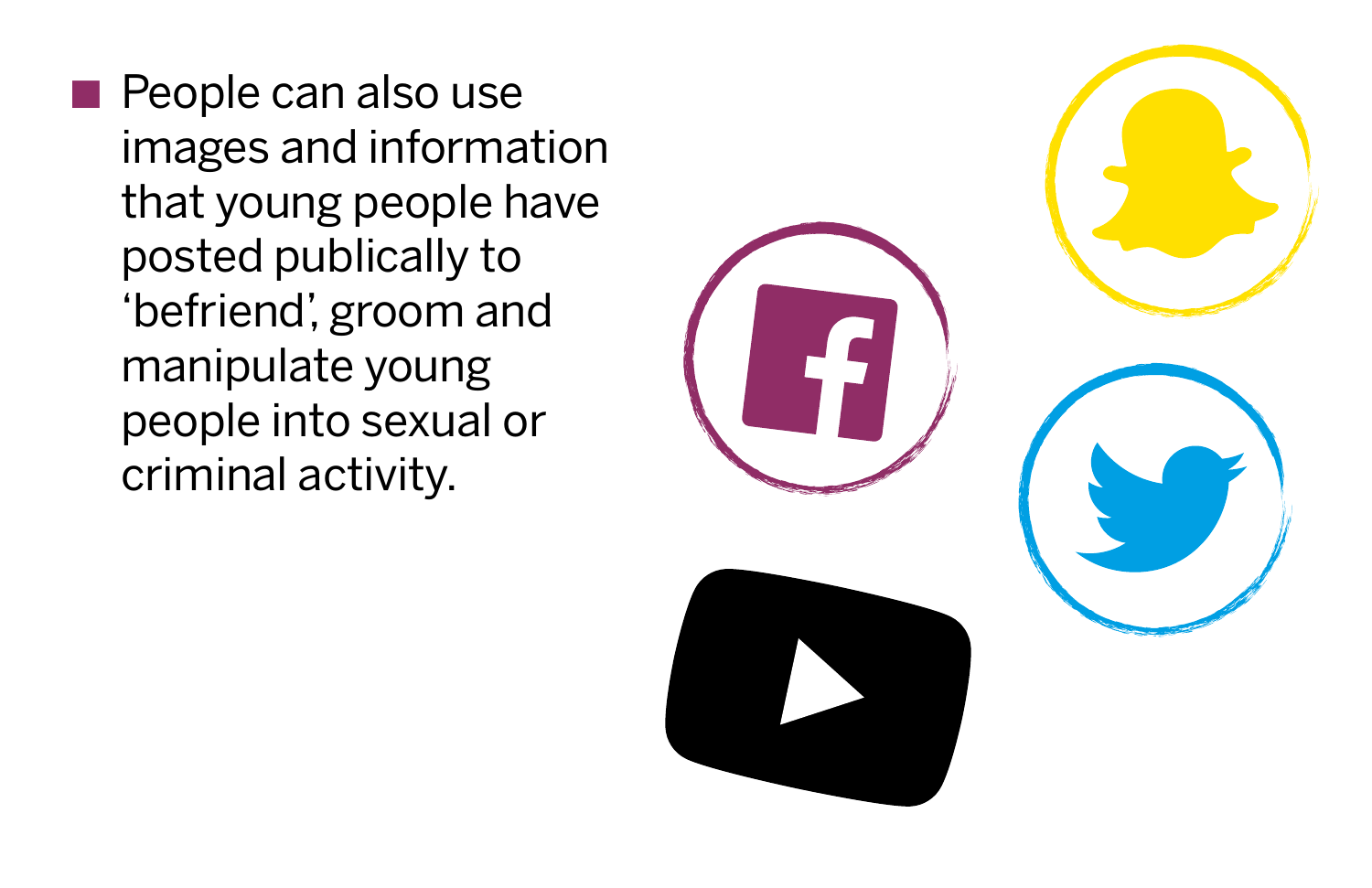# Criminal exploitation online

Perpetrators can use online platforms as a way to criminally exploit young people by coercing them into criminal activity and then monitoring and controlling their movements.

## Location tracking:

Organised crime groups track the location of

children and young people through apps to coerce their behaviour and blackmail them into criminal activity. This is sometimes known as remote mothering.

#### Money laundering:

Young people's online bank or game accounts can be used to hold or 'clean' money from criminal activity. This is sometimes known as 'squaring'.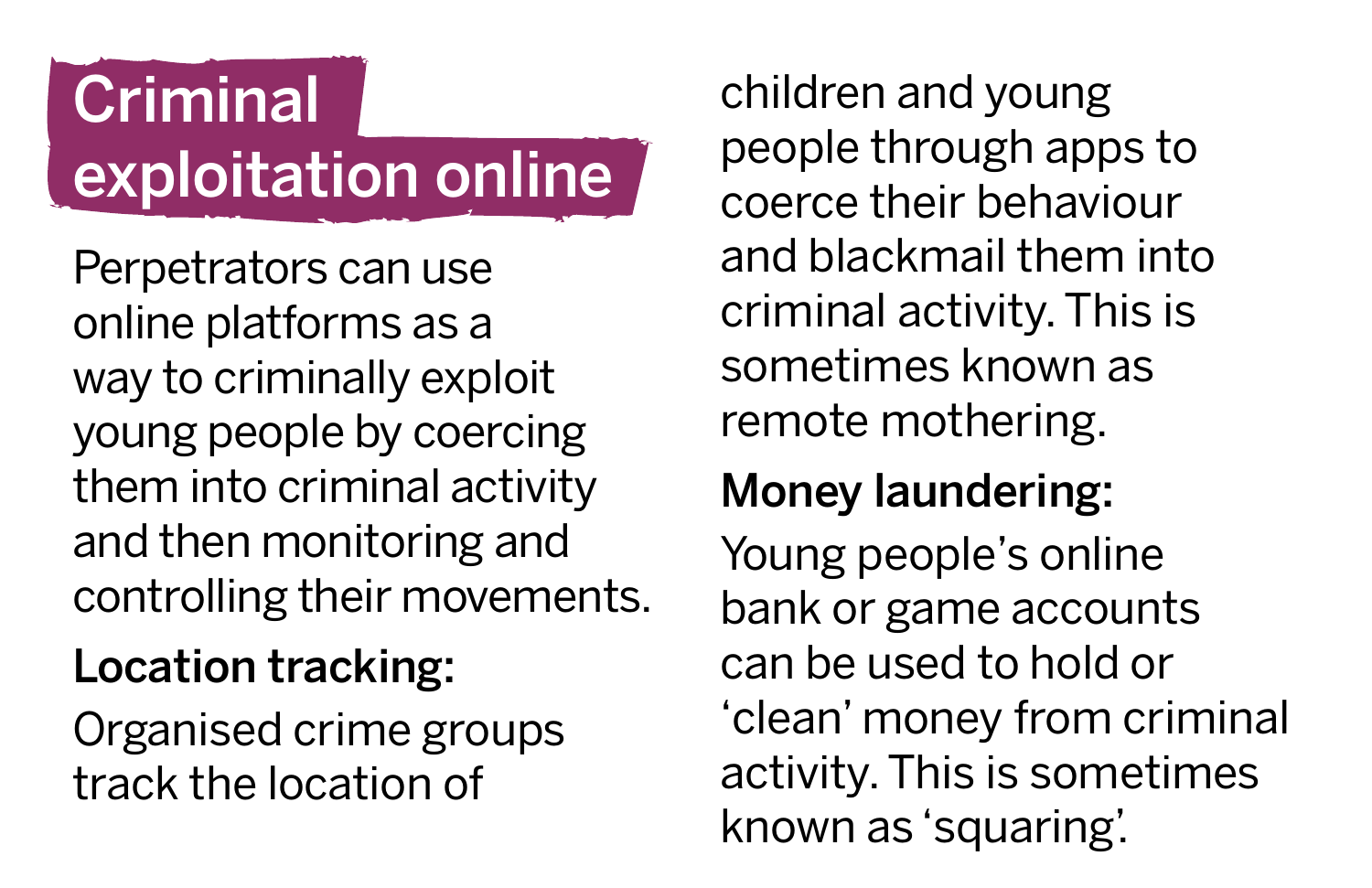# Indicators of online exploitation

Changes in young people's behaviour could indicate exploitation. Look for things that don't seem right and listen to yourself – if things don't feel right they're probably not.

■ Talking about older or new friends they've met online.

- Ԏ Talking about gifts or money they've received online.
- Becoming withdrawn and secretive.
- Having a new phone or more than one phone.
- Receiving large number of calls or messages.
- Worried about being away from their phone.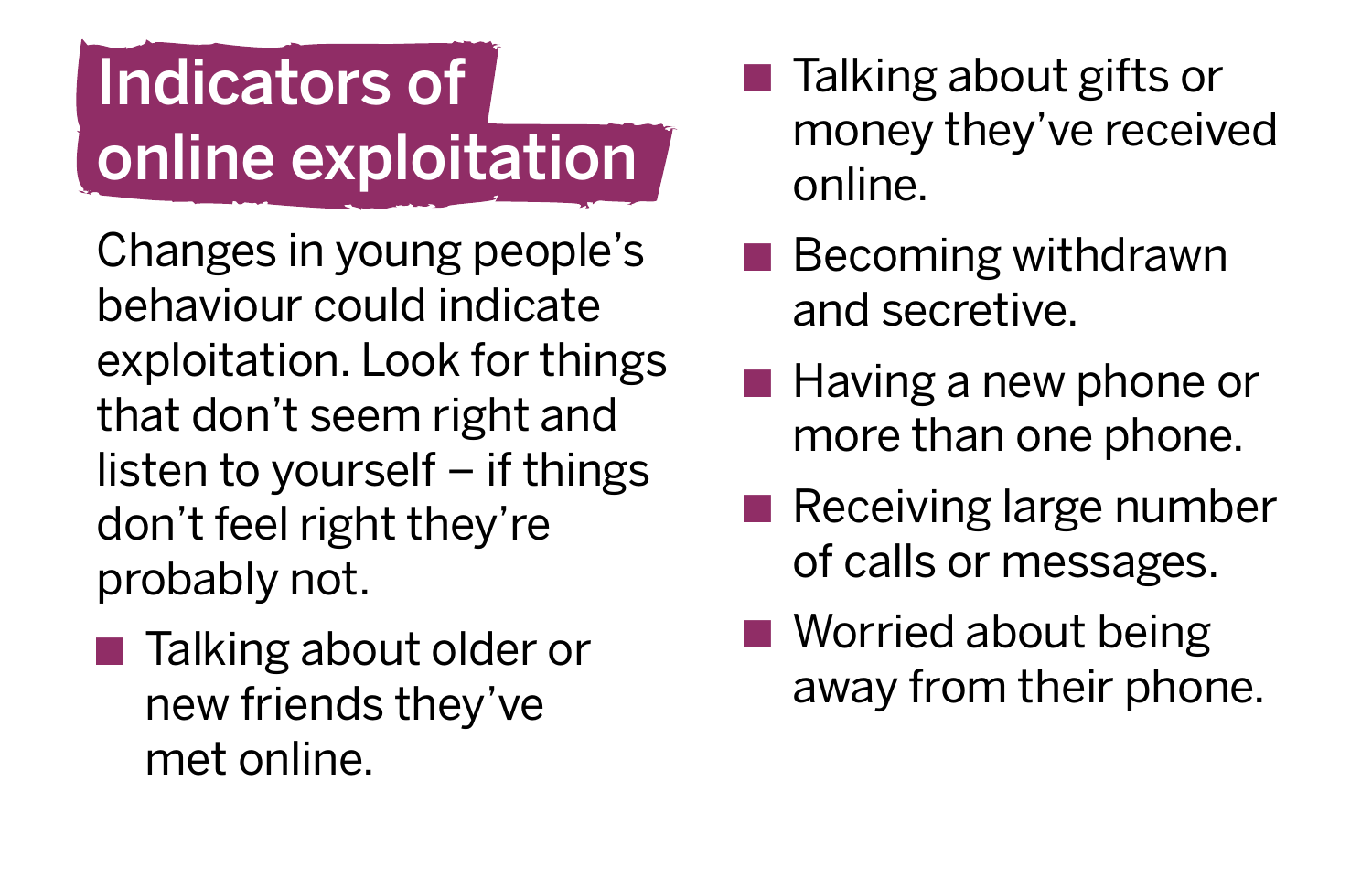# What to do

Children and young people have grown up in an interconnected world. Online and offline experiences are equally real and valid. Talk to young people about being safe online. Let them know they can talk to you about anything they're worried about or experiencing.

Listen to them, don't dismiss their experiences or get angry if they tell you something concerning.

## Practical tips:

- Check games content and features (Is it appropriate? Will they have online access?)
- Use privacy and parental controls.
- $\blacksquare$  Turn location settings off.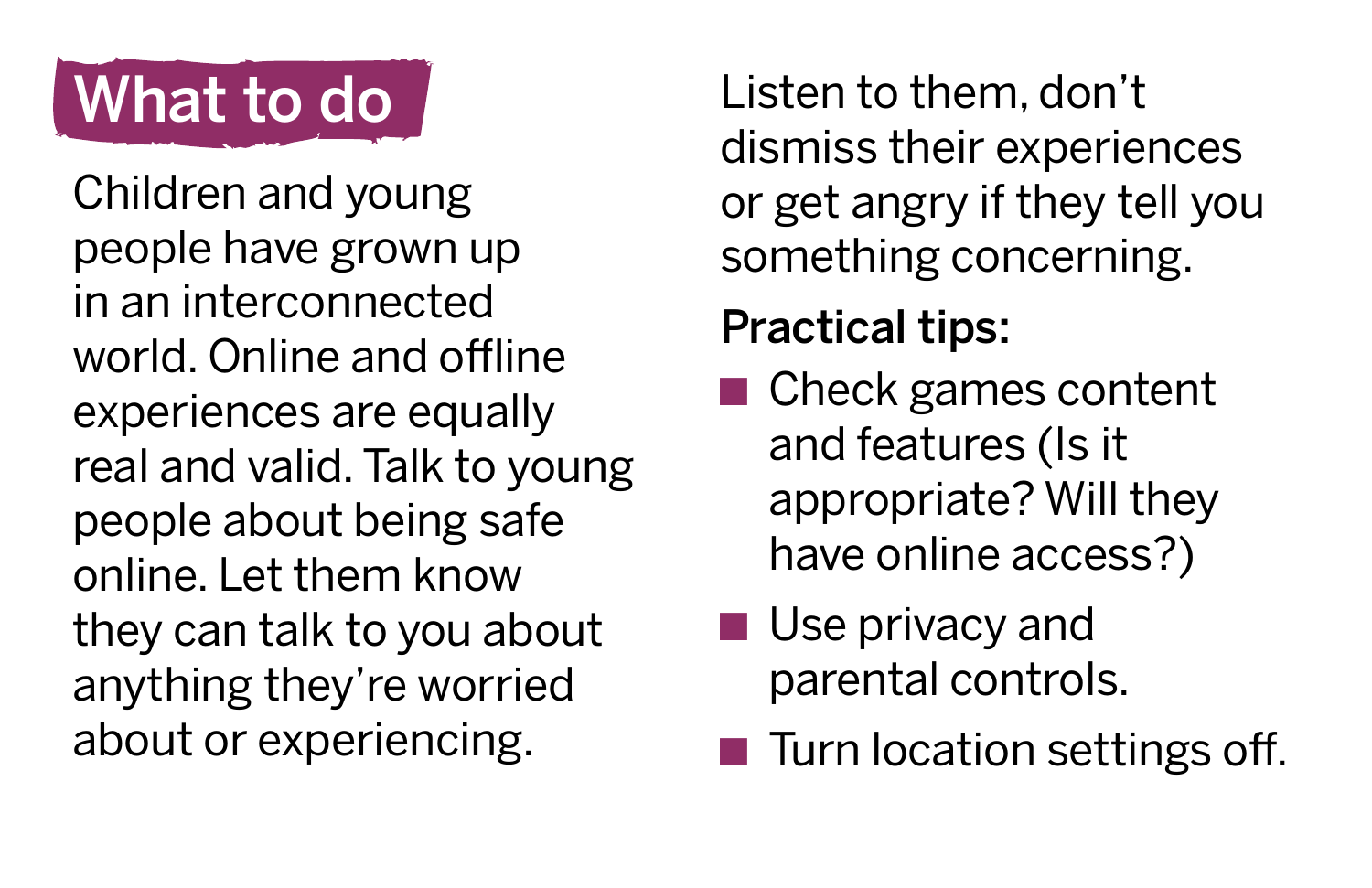■ Make an agreement about use and time online and stick to it.

#### Talk about:

- Some people may pretend to be someone else.
- $\blacksquare$  The risks of giving personal data to anyone online (eg address, photo, school, bank details).
- The danger of meeting up with someone who they met online in the real world.
- Always telling a trusted adult if they are planning to do this and how to be safe.
- Share the same curiosity for online friends as you would for offline friends.